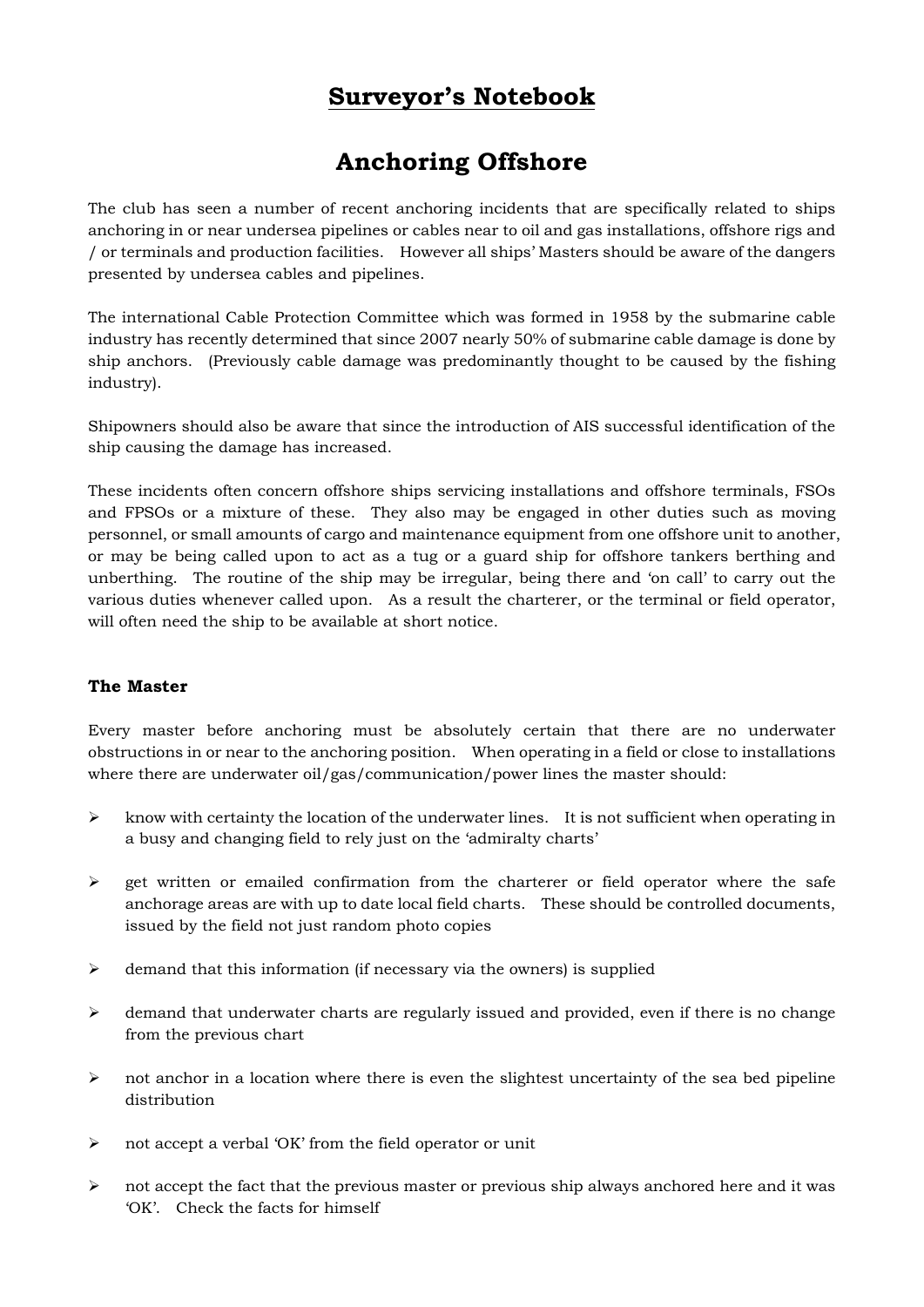- $\triangleright$  not accept that the charterer or field operator or his owner has considered the problems that he may encounter. Often the problems of the master are low on the scale of priorities of major field development. The master should not be afraid to voice his concerns over operational safety issues
- $\triangleright$  keep a vigilant anchor watch to ensure the ship does not drag onto a pipeline or cable

#### **What do you do if you have snagged a cable or line?**

Often the ship is unaware what it has lifted on the anchor flukes. In this situation assistance should always be requested so that further damage is prevented. Dropping the anchor to remove a cable (which may be a high powered electric cable) should not be attempted as this may damage the cable. Power lines and cables are well protected, but also very expensive to repair and replace and can present a serious hazard.

If the ship is anchored in an area where pipelines are located and there is a possibility when heaving on the anchor an obstruction has been snagged assistance from the shipowners and from ashore should be sought. This may involve using a diver to ascertain whether the anchor has caught a pipeline or not. In an area of subsea pipelines, continuing to pull up on the anchor may cause considerable damage and all the consequences that follow, such as pollution, claims for loss of pipeline usage and field shut downs.

#### **Shipowners and managers**

Shipowners and operators of these ships have a duty to ensure that the masters are fully supported and it is evident that often the root cause of these incidents usually comes back directly to the shipowners and managers.

#### **Shipowners and managers fail in a number of ways:**

- $\triangleright$  charterparties do not give due regard to the operational difficulties likely to be encountered by the master. (Operational managers are often not consulted in the charter negotiations)
- $\triangleright$  the charterparty does not provide for the charterer to supply controlled charts of the operating areas, particularly in a changing offshore field environment
- $\triangleright$  the charterparty does not provide that a field operational manual for the ship is provided by the charterer
- $\triangleright$  no risk assessments are carried out by the owner / manager as to the difficulties and expected risks. Are there sufficient people onboard to carry out the tasks required of the ship? Is the ship able to comply with the STCW working hours regulations?
- $\triangleright$  once the charter is fixed, the master is left on his own to sort out the 'local' operational difficulties. The master is often not given or introduced to a local focal point with whom he can discuss local operational problems
- $\triangleright$  masters are not given specific guidelines and procedures. These are often written (on purpose) to be open so that the onus is on the master on location. This is not how an effective safety management system should be implemented